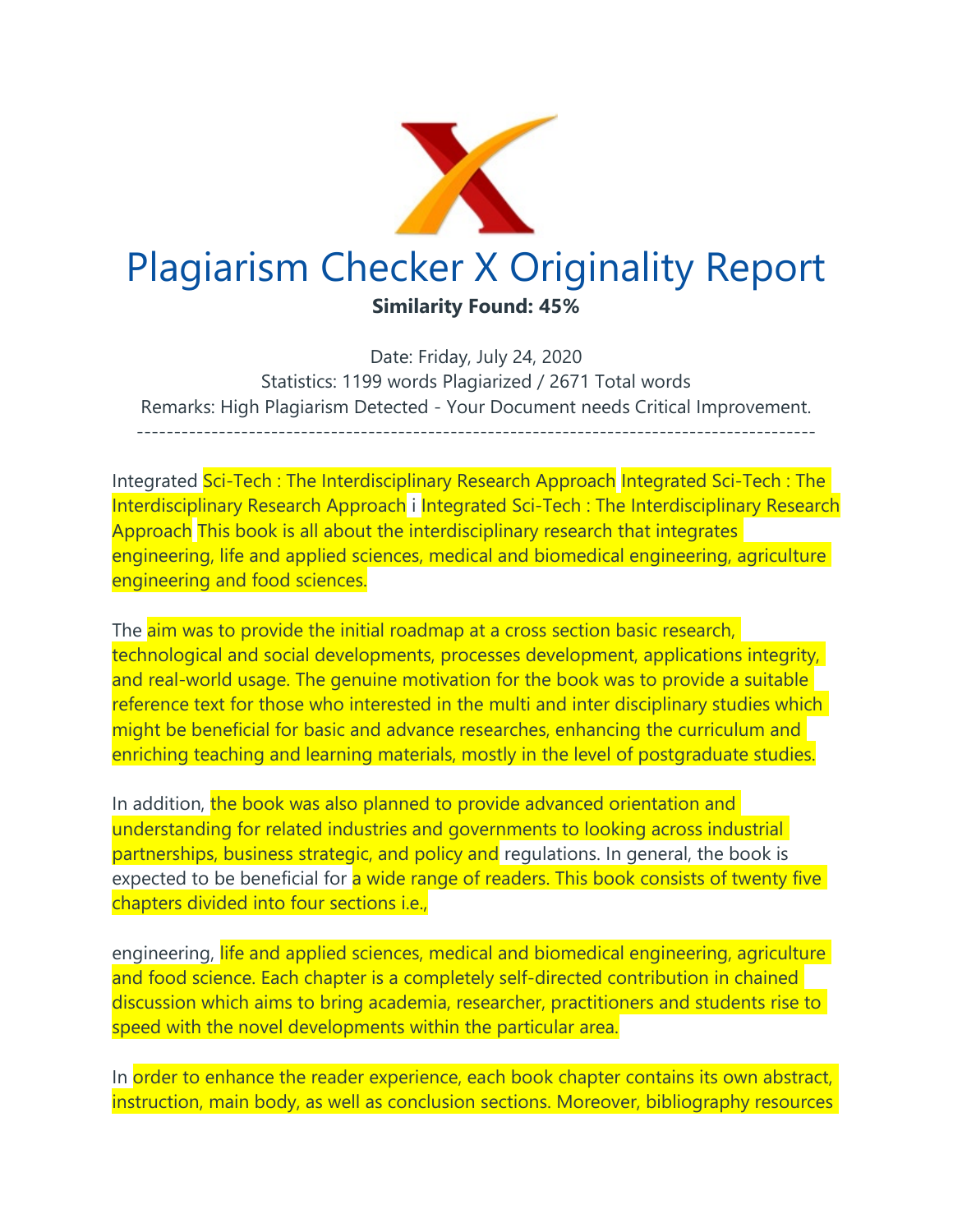are available at the end of each chapter. To achieve all these aims and goals, the book should deliver a breadth of information. We are pleased and thankful for all distinguish authors and reviewers for their contribution that have made this book possible.

We do hope that you will enjoy this book and find it as a useful quide and reference. Editorial board: Ardian Ulvan (Dept. of Electrical Engineering, University of Lampung) Irza Sukmana (Dept. of Mechanical, University of Lampung) ii **Integrated Sci-Tech: The** Interdisciplinary Research Approach Preface

...................................................................................................................................................................i

#### Table of Contents

1 Interdisciplinary Research Activities on Disaster Prevention and Mitigation at Kobe University by Forming Collaboration COE

| Analyses of Mobile Positioning Data |  |
|-------------------------------------|--|

.................................................................................................................

4 The Utilization of Sorghum Rod Powder as Filler to Enchance Mechanical Strength In Bioplastics Synthesis

............................................................................................................................................................. 5 Radiometric Correlation to Sulphur and Iron Content at BM-179 Kalan-West Kalimantan Uranium Ore .... 13 Masterplan Road Network in the Border Region of Nunukan Regency of the North Kalimantan Province ... 21 Migration in The Rural Impact

.........................................................................................................................

31 Ba0.5Sr0.5TiO3 based Photodiode Application as Light Sensor for Automatic Lighting Control Switch.......... 37 Regulation of 12-pulse Rectifier Converter using ANFIS-based Controller in a HVDC Transmission System

.............................................................................................................................................................. 43 Estimation of Ground Rod Depth for Effective Performance during Installation in Different Soil Types in Ibadan, South West Nigeria

............................................................................................................

|  | 53 Reaction Kinetics of Acetic Acid and Ethanol Esterification Catalyzed by ZSM-5 |
|--|-----------------------------------------------------------------------------------|
|  |                                                                                   |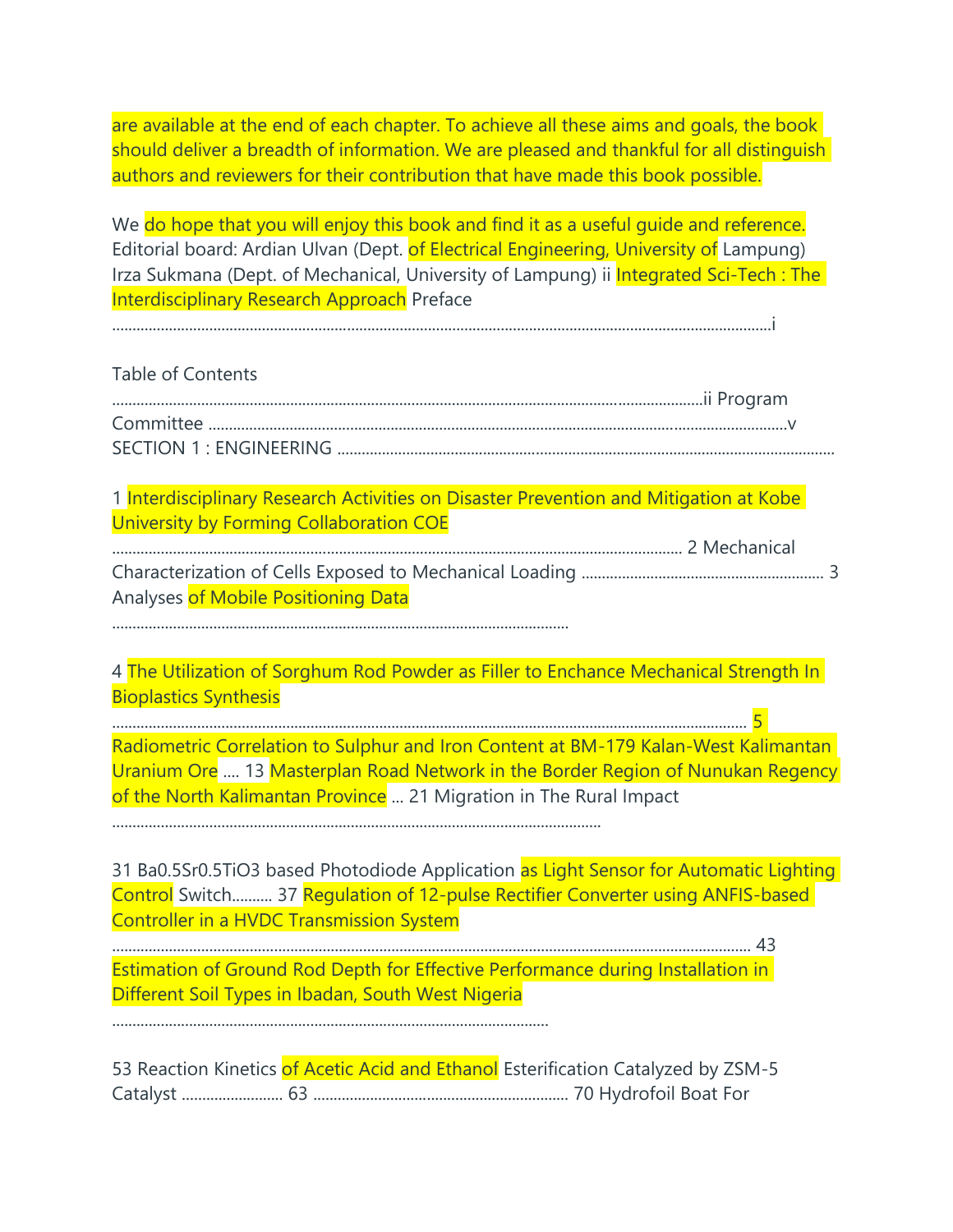Indonesian Waters ............................................................................................................ 76 Urban Community Behavioral on the Traffic Light and Implementation of Intelligence Traffic Control System

..............................................................................................................................................................

83 K-Means Analysis in Mapping Concept Based on Geographic Information System ...................................... 91 Dynamics of A Re-Parametrization of Two Dimensional Map ....................................................................... 99 Characterization of Methyl Ester Obtained From Nanochloropsis Occulata and Tetraselmis Chuii By Using In-situ and Conventional Method ...................................................................................................

104 Making Photodiode Based on Ba0.5Sr0.5TiO3 Thin Film on P-type Si (100) Substrate with Chemical Solution Deposition (CSD) Method

............................................................................................... 110 Designing Direct Current Electric Circuit for Foster Creative Thinking ....................................................... 114 Smart Monitoring Data Centre Base On Mini Single Board Computer Bcm 2835 .......................................

119 Vocational High School E-Learning Readiness: A Survey for Industrial Knowledge Transfer .................... 128 Modeling And Simulation of Solar PV Array Emulator Utilizing Buck Converter with Adaptive Control Base on Neural Network

................................................................................................................... 135 Line Balancing by

combining given Work Cell and single tasks, a Small Scale Industry case .....................

145 Electrocardiogram Medical Recording Design using Microcontroller- based Fuzzy Clustering Means ..... 152 iii Integrated Sci-Tech : The Interdisciplinary Research Approach Simulation of Type PWR (Pressurised Water Reactor) Reactor Water Temperature using Optimal Discrete Control and D-Pole Assignment Method

...........................................................................

164 A Game of Arranging Scrambled Letters into Meaningful Words For Young Children using FSA Method

................................................................................................................................................... 169 Design Method of Position and Attitude Controller Using for Quad-rotor System ....................................... 175 Design of Boiler Controller with LAN Based Data Logger

...........................................................................

180 Tensile Strength Analysis of Concrete-Cellulose Composite from Coconut Coir ......................................... 193 SECTION 2 : AGRICULTURE AND FOOD SCIENCE ............................................................................. 201 Bacterial Enzymes with Special Characteristics for Biotechnological Applications .....................................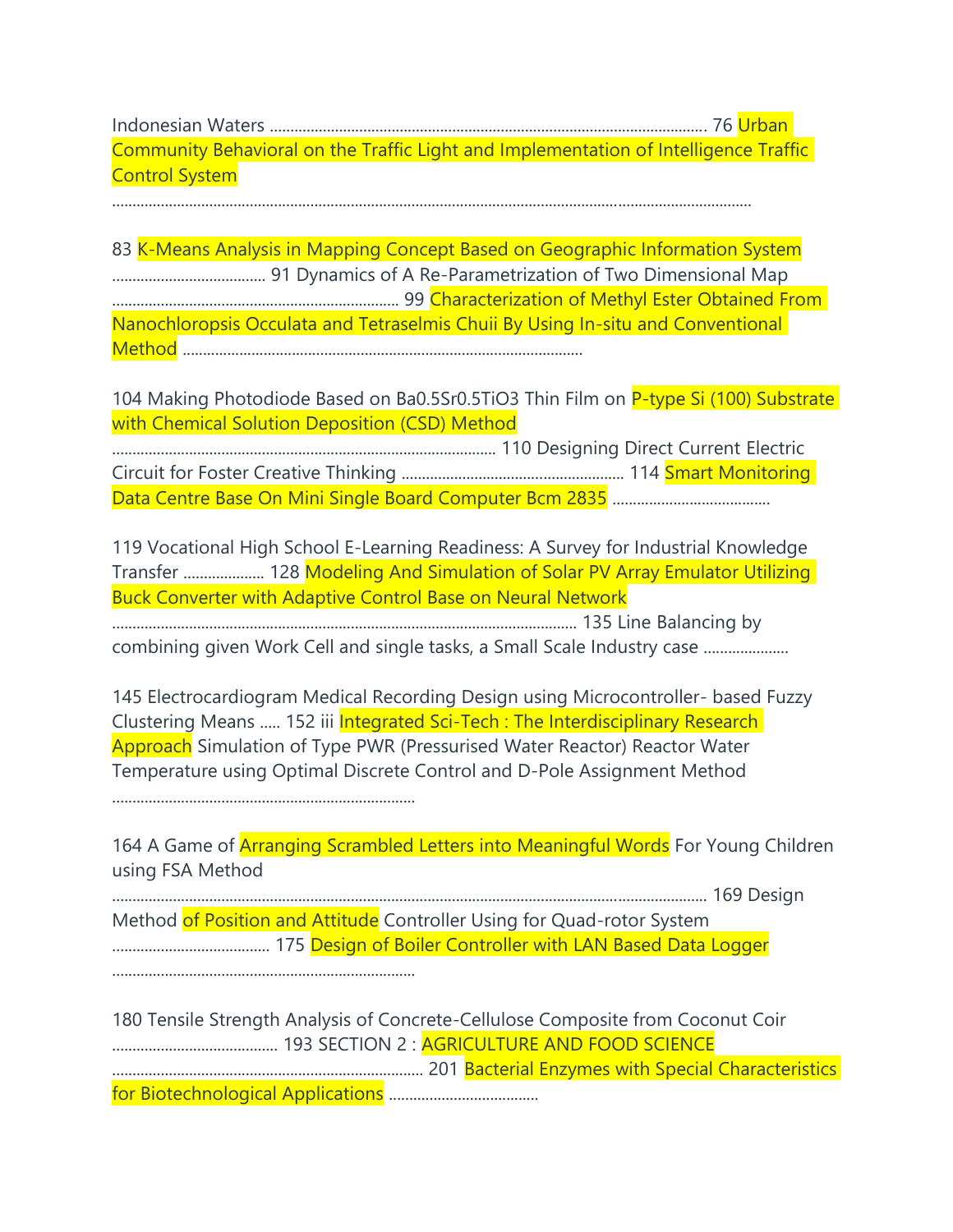202 A Preliminary Assessment for The Presence of a Crushing Plant in Lampung Timur Regency ................... 203 Food Technopreneur ............................ 210 Establishing Working Relationship of Food Supplier as Part of effectiveness Food Safety Assessment: Case Study in Indonesia Global Chain Restaurants .................................................................. 215 Effect of Manure and Urea on Chemical Properties of Sandy Soil and Physiological Properties of Aloe Vera L. Plant Cultivated in Coastal Sandy Area

...............................................................................

# 221 SECTION 3 : MEDICAL SCIENCES AND BIOMEDICAL ENGINEERING ......................................... 229 A Begin of Robot Supported Human Programming....................................................................................... 230 Application Brain Wave for Wheel Robotic Movement using Mindflex ...................................................... 231 SECTION 4 : LIFE AND APPLIED SCIENCES .........................................................................................

238 Some Examples of Designing Integrated Heterogeneous Catalyst System .................................................... 239 Mitigation of N2O and CH4 emissions from Corn Field using Urea Granulated with Nitrification Inhibitors and Zeolite .................................................................................................................................... 240 Influence of the Concentration of Ga-doped on the Structural and Optical Properties of ZnO Thin Films ......................................................................................................................................................

247 Histopathology of gill of Pangasius sutchi infected with Aeromonas hydrophila and are cured using Curcumin

........................................................................................................................................................ 253

Homeschooling in Lampung Province

........................................................................................................... 257 Education as an Earthquake Disaster Mitigation Efforts to Improve Safety In Children Through State Primary Media Comics in The Village Village New District Labuhan Ratu Bandarlampung Lampung

.........................................................................................................................................................

263 Hipotetic Model of Continuous Professional Development of Vocational Lecturer in The Higher Vocational Education In Lampung

............................................................................................. 277 Fish Condition Factor as Bioindicator of Water Quality on Mangrove Ecosystems at Labuhan Maringgai, Indonesia.

...................................................................................................................... 282 277 Integrated Sci-Tech : The Interdisciplinary Research Approach Hipotetic Model of Continuous Professional Development of Vocational Lecturer in The Higher Vocational Education In Lampung Sugiyanto1,a 1Department of Mechanical Engineering, Faculty of Engineering, Lampung University, Indonesia asoegijanto\_mesin@yahoo.com Abstract. One key to the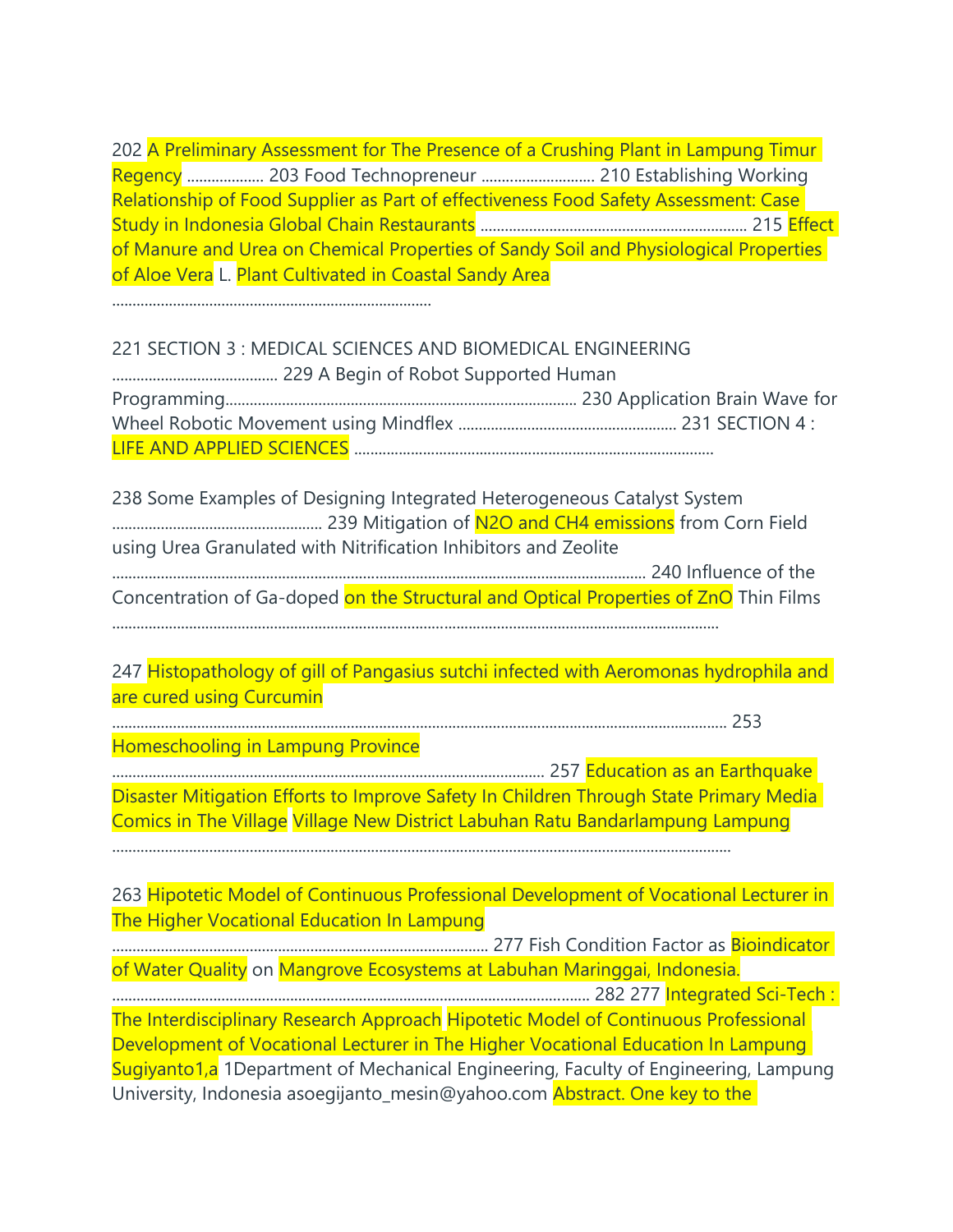effectiveness and efficiency of higher vocational education lies in human resources namely lectures.

Lectures are professional educators and scientist with main task of transforming, developing, and spreading the knowledge, technology, and art through education, research, service to the community. To do that, need development model of continuous professional competence which will affect the increase of 4 competence of lecturers, especially professional competence.

The problem is the development of lecture professional competence in higher vocational education in Lampung has not optimally yet, and uncoordinated well, so that the level of professionalism of lecturers depend on himself. The objective of this research is to develop hypothetical model of continuous professional competence development of vocational lecturer in the higher vocational education in Lampung.

The research begins with describing the condition of existing management professional competence of vocational lecturer, then do the theoretical studies and concludes with the development of hypothetical model. Keywords: continuous professional development, higher vocational education, lecturer professionalism I. Introduction Lecturer in vocational education, must have special professional competence.

Because vocational education is the total process of education aimed at developing the competencies needed Effectively function in an occupation or group of occupations, Wenrich and Wenrich (1974). Vocational education as a forum for competence development in accordance with one's needs, developed on the basis of a person's need for a particular jo.

Vocational education has another purpose beside to develop the hard skills, also oriented on soft skills, educational values and attitudes (Wenrich&Wenrich,1974, Thompson 1973), applied, occupational/ jobspecific consisting of lines diploma (D-I, D-II, D-III and D-IV) and specialists (Sp1 and Sp2), (Hadiwiratama in Dedi Supriadi, 2002). Education Diploma and politeknik will produce alumni who are entrepreneurial, (Bambang Budiyono 2001, Clarke 2008).

The **importance of continuous improvement of the professional competence of** vocational lecturers have not been fully recognized by professors and leaders in higher education vocational institutions.Lecturer professional competence covers three areas/ Tri Dharma College: education and teaching, research and community service. Continuous improvement of professional competence for lecturers, supported by Government Regulation 37/2009 and Law No.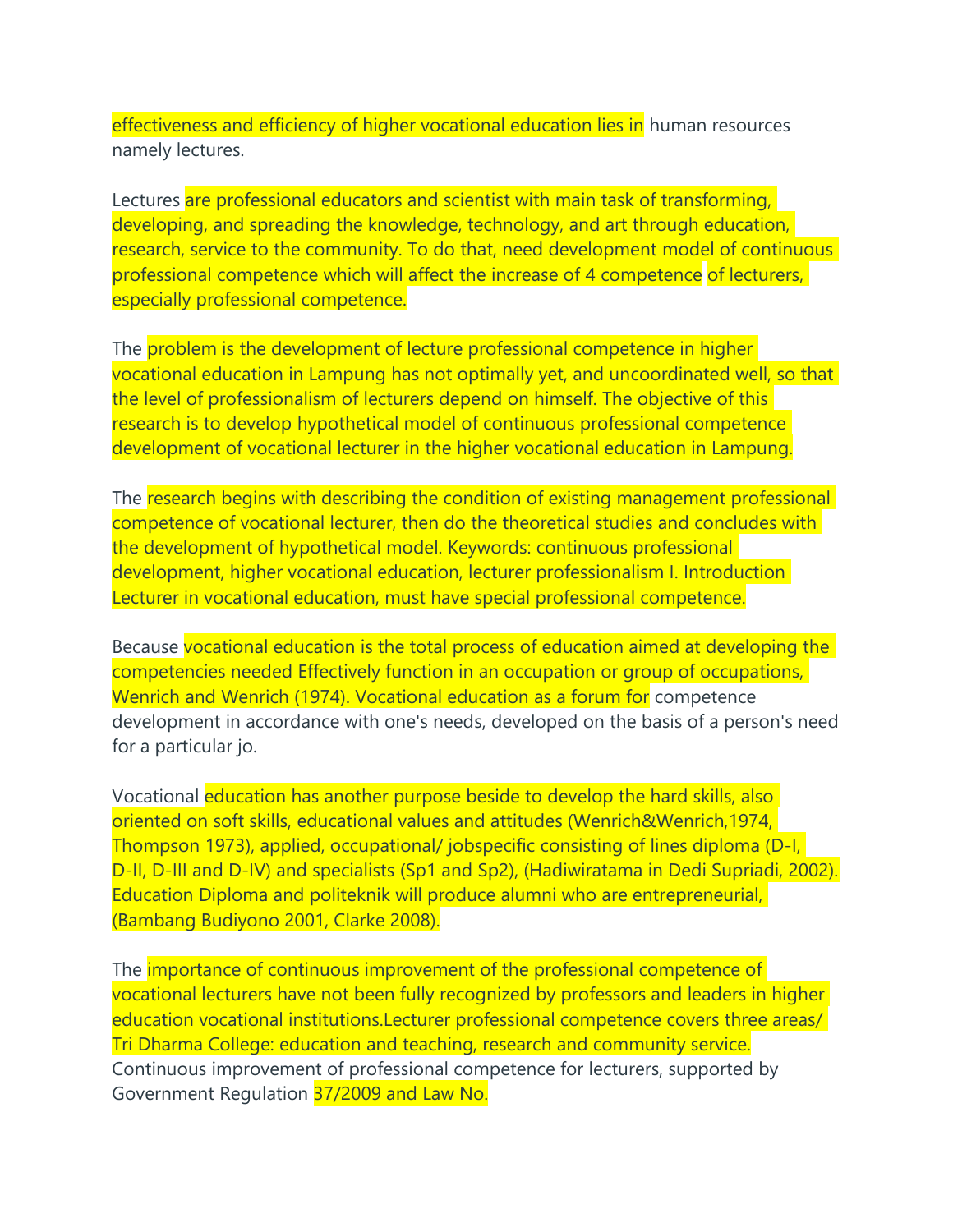14 Year 2005 on Teachers and Lecturers Article 60, Law Number 20 Year 2003 on National Education System Article 39 paragraph 2 of Law No. 20 in 2003. The development of continuous professional competence for vocational lecturers means that the lecturer competence development carried out in accordance with the needs, gradually, continuing to increase professionalism.

Competence is something that someone pointed out in the work every day, the focus is on the behavior in the workplace, (Kravets, 2004), and the competence of either category threshold and differentiating with regard to the effectiveness of individual performance on the job, (Spencer1993, Green 1999, Liu 2009, Masten 1995, Looy 1998).

Thus competencies into aspects that determine the success of the organization, with high competence that lecturer have will determine the quality of faculty that are owned by the college, which will 278 Integrated Sci-Tech : The Interdisciplinary Research Approach ultimately determine the competitive quality of higher education itself .

George Klemp (1980) in Boyatzis (1982) and Dubois (2004) describe the "job competency as an underlying characteristic of a person the which results in effective and/or superior performance in a job". He also expressed "competencies are characteristics that are causally related to effective or superior performance in a job". To answer the truth of the above needs to be generated hypothetical model of Continuous Competence Professional Development of Vocational Lecturers (CCPD-VL) on vocational education in Lampung. II.

Research Methods The study was conducted in three phases, namely: (1) preliminary studies, assessment of the condition of professional competence development lecturer (existing pre-assessment), (2) the development of prototypes and (3) the outcome of research, which produces the final hypothetical model. Data obtained by the analysis of theory, observation and interviews, with observation measurement tools quide and the interview guide.

The study population is a lecturers in vocational education in Lampung by purposively sampled. III. Result and Discussion The research of development hypothetical model CCPD-VL outline contained in Fig. 1 below Fig 1. Hypohetic Model of CCPD-VL Vocational Education DIKTI - Tridharma Perguruan Tinggi - Teacher and lecturer law - Permenpan RB No:46 year 2013 Vocational Higher Education Character **Analysis of** Vocational Lecturer Needs Analysis of Vocational Lecturer Selection Type of Intervention Arranging CCPD-VL Training materials: Guide and Materials Define the CCPD-VL Training Tools Financing plan (money) Plan Reporting System (minute) Implementation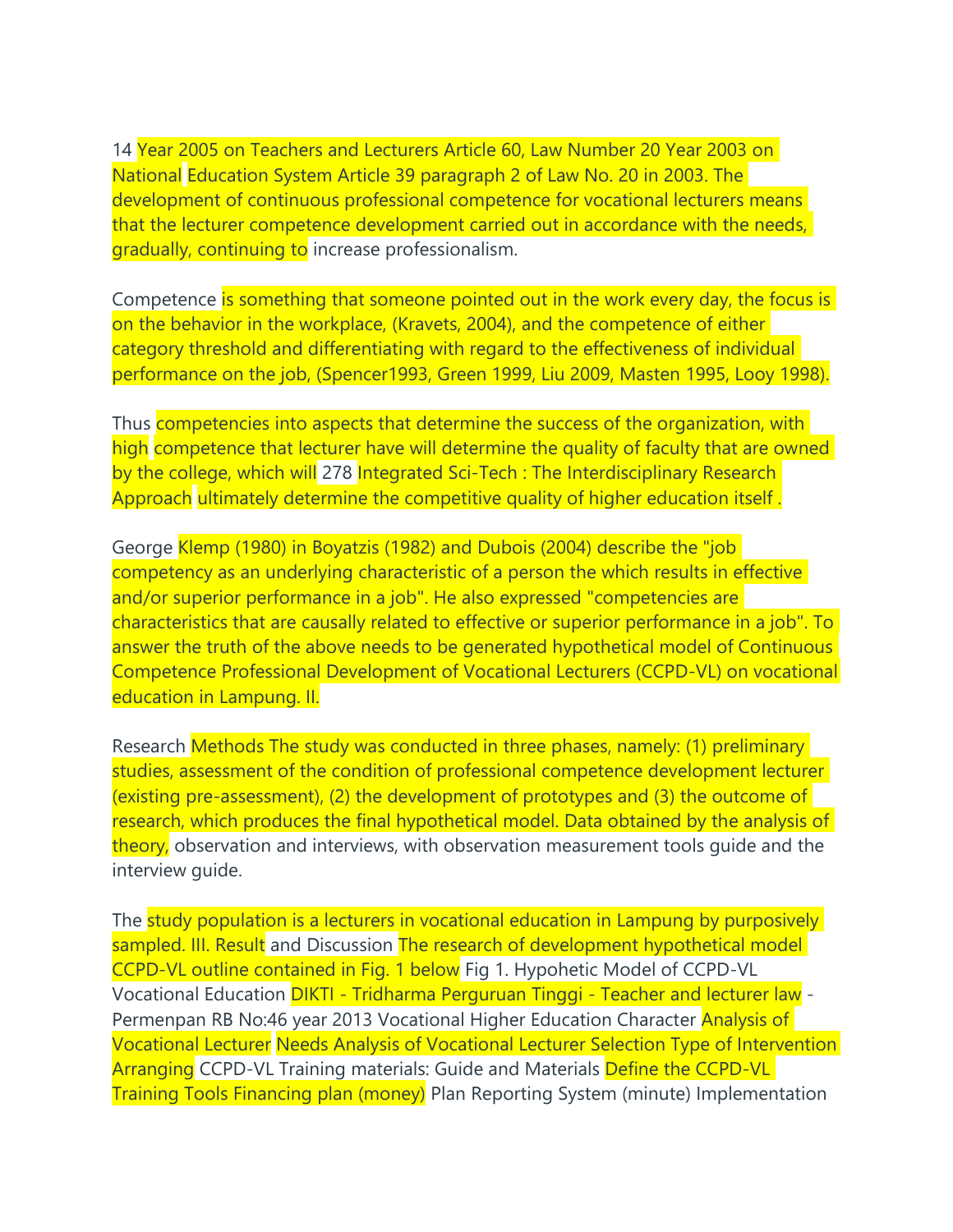### of CCPD- VL Training guided: a. Training guidelines b.

Material based on specified time uration c.Staff Officer / d Guidelinesfor assessment Credit score Coordinate planning result: TPJA-PT, staff, research institute, training place, module. COMPETENCE Implementation report CCPD-VL ORGANIZE Evaluation of CCPD-VL implementatio n Evaluation Improvement material and exercise Module Lecturer CCPD-VL models Vocational Education be able to : ( 1 ) measuring the continuous professional competence vocational lecturers match the standard set , ( 2 ) contains about steps of CCPD-VL , ( 3 ) can be implemented by the Vocational Higher Education .

279 Integrated Sci-Tech : The Interdisciplinary Research Approach The first phase of the hypothetical model CCPD-VL is planning covers several aspects: personal (man), financing (money), material (materials), method (method), equipment (machine) and reporting (minute). In planning CCPD-VL involves three units namely PATA-C (Position Assessment Team Academic College), Institute for Research and Community Service (IRCS), and Section Officer (SO). Briefly linkages agencies/ institutions that play a role in planning and components as well as aspects of planning can be observed in Fig. 2. Fig2.

Chart of CCPD-VL Planning Component The second step is organizing a working mechanism between organizers CCPD-VL, which PATA-C with the personnel department concerning the results of the planning and preparation of the training PKPB - DV involving various parties , as it has been formulated in the committee . Organizing includes components : (1) the committee training CCPD-VL and description of work , (2) resource training, (3) the draft budget implementation of training CCPD-VL, (4) a method of training CCPD-VL, (5) training material and guidance assessment of credit points, (6) the infrastructure of education and training, (7) the requirements of participants and (8) the training schedule. Coordination is also done to prepare the place , materials and training equipment that will be used.

Chart of CCPD-VL organizing components as shown in Fig. 3 . the implementation phase of the entire plan has been drawn up . Existing activities at this stage is the implementation of training CCPD-VL with the availability of a place of education and training, training materials, training equipment, speaker training, a training and assessment guidelines vocational lecturers credit points; as shown in Fig. 4.

DIKTI - Tridharma Perguruan Tinggi - Teacher and lecturer law - Permenpan RB No:46 year 2013 - Permendikbud No. 092 year 2014 Vocational education Head ofSO, Leader of PATA-C, Head of IRCS, Senior Lecturer, Vocational Lecturer MAN Finance committee, planning, and implementation of training MONEY Training guide, training materials,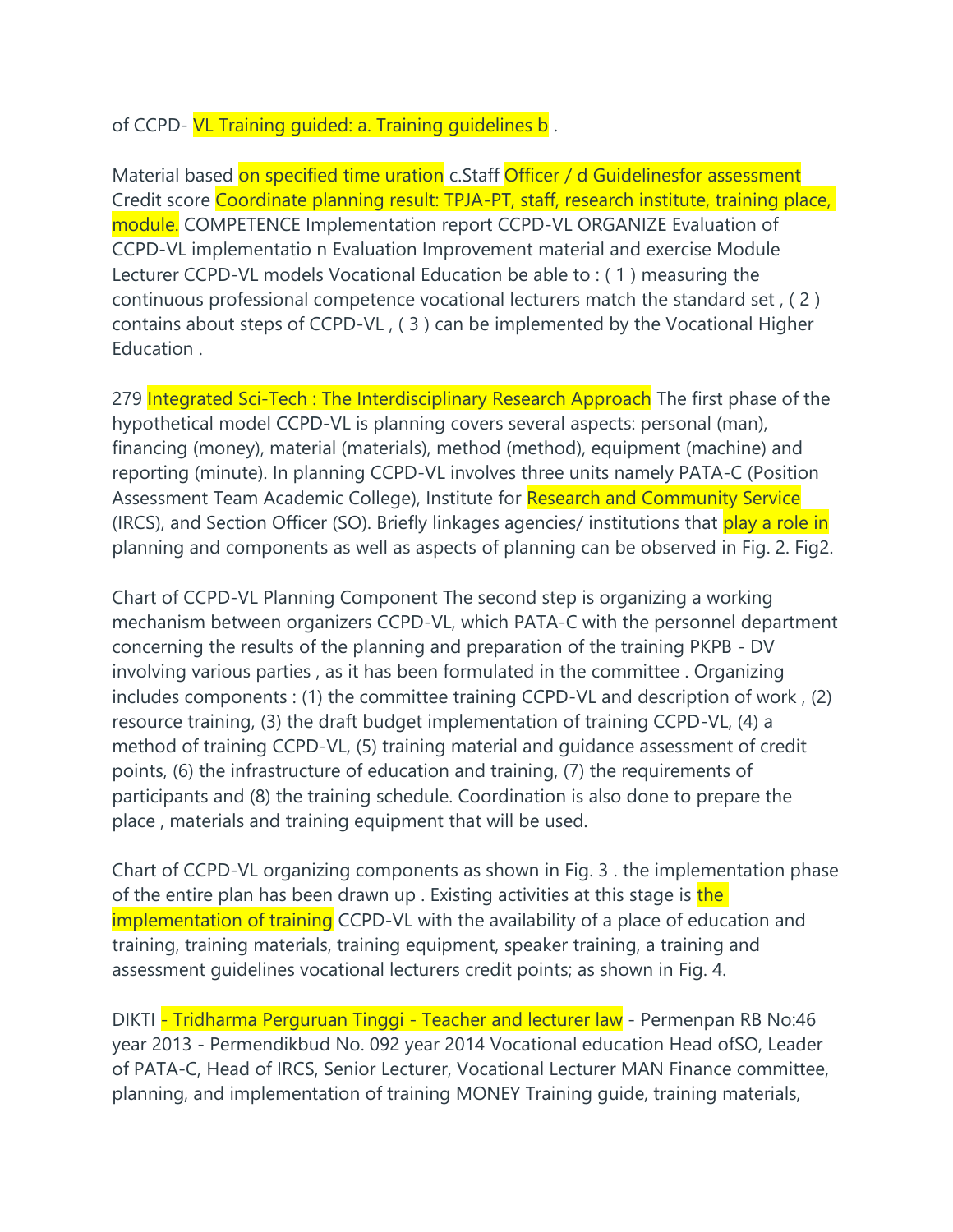standard guide number of credits , infrastructure training, participants requirements, training schedule .

MATERIAL CCPD-VL Model: Training METHOD CCPD Training Tools MACHINE Report system: stages, content, timing, and reporting purpose MINUTE 280 Integrated Sci-Tech : The Interdisciplinary Research Approach The fourth stage is the control, executed by : (1) an evaluation of the development of professional competence of vocational lecturers using predefined assessment standards , this evaluation is to determine the vocational lecturers that has developed and underdeveloped professional competence.

(2) Evaluation of education and training CCPD-VL ranging from planning, organizing and implementation. Evaluation is expected as feedback for the organization of training CCPD-VL next year. The implementation of evaluation made by the organizing committee.as shown in Fig. 5. Fig 5. Chart of CCPD-VL Controlling Patterns IV.

Conclusions and Suggestions CCPD-VL hypothetical model of vocational higher education which is developed is expected to be an alternative in the development of professional competence on an ongoing basis for vocational lecturers to overcome the problem of not smooth faculty in developing professional competence and in order to get CCPD- VL models that are effective, efficient and practical .

Thus the model that developed is able to : (1) measure the professional competence of lecturers on an ongoing basis according to the guidelines calculation of credit points, (2) contains about steps models CCPD-VL and guidebooks training CCPD-VL, and (3) can be implemented by vocational higher education. Fig. 4. Chart of CCPD-VL Implementation Component Vocational Lecturer Fig 4.

Chart of CCPD VL Implementation Component Training Place Forms to counting the credit points Training tools Guidelines for assessment the number credit of VL CCPD-VL Proess Training Training speakers Training timing CCPD-VL Tridharma PT Evaluation of Planning, Organizing , and Execution Implementation of CCPD-VL Training Guideline of credit score 281 Integrated Sci-Tech : The Interdisciplinary Research Approach References [1]. Boyatzis, Richard E. (1982).

The Competent Manager: A Model for Effective Performance.New York: John Wiley & Sons. [2]. Budiyono, Bambang. (Mei2001). Penyelenggaraan Pendidikan Diploma Diera Global. Paper was Pendidikan Diploma untuk Memenuhi Kebutuhan Yogyakarta. [3]. Clarke,L.& Winch, C. (2008). Vocational Education Internasional Approaches, Developments and Systems. London & New York :Routledge. [4]. Dubois, David D., & William J. Rothwell. (2004).Competency-Based Human Resource Management. 1st. Ed.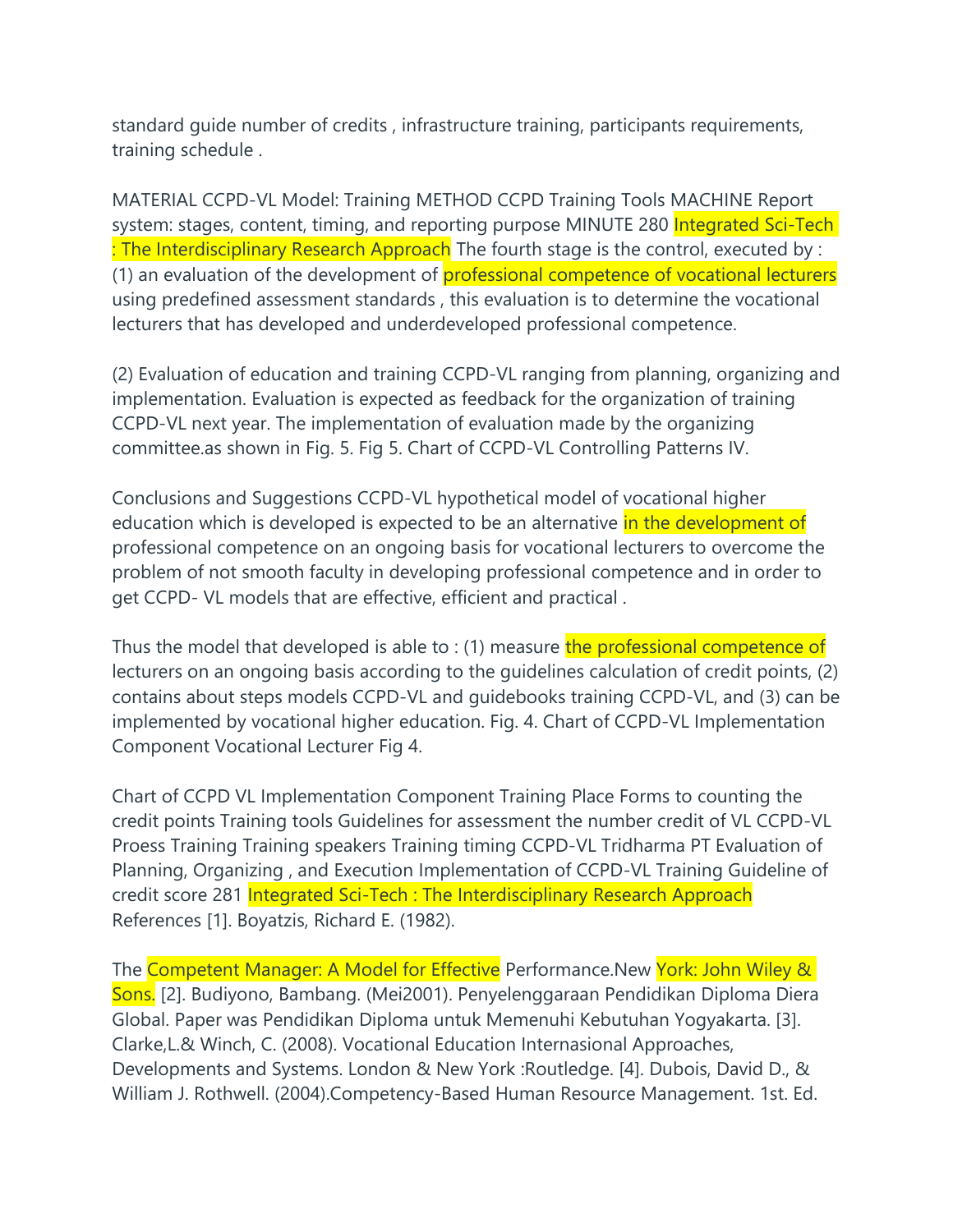California:Davies-Black Publishing. [5]. Green, Paul C. (1999).Handbook for developing Competency-Based Training Programs.

## New York: John Wiley&Sons. Accessed on Februari 2nd, 2014. from: http://www.slideshare.net/

VassilisEngonopoulos/competency-based-hr-management-27737682. [6]. Spencer, Lyle M. and Spencer, Signe. M.(1993). Competence at Work: Model for Superior Performance, New York: John Wiley & Son. [7]. Supriadi, Dedi (2002). Satu Setengah Abad Pendidikan Kejuruan di Indonesia. In Dedi Supriadi (Ed.), Sejarah Pendidikan Teknik dan Kejuruan di Indonesia (pp.1-32).

Jakarta: Direktorat Jendral Pendidikan Dasar dan Menengah. [8]. Thompson, J. F. (1973).Foundations of Vocational Education. Socialand Philosophical Concepts. New Jersey:Prentice-Hall. [9]. Wenrich, Ralph C.,& Wenrich J. William. (1974).Leadership in Administration of Vocational and Technical Education, Ohio: Charles E.Merrill Publishing Company, A Bell & Howell Company Columbus.

## INTERNET SOURCES:

------------------------------------------------------------------------------------------- 1% http://digilib.unila.ac.id/21632/18/BC\_final\_IC-STAR2015\_ENGINEERING\_Chapter%2011. pdf 3% - http://repository.lppm.unila.ac.id/10999/ 1% - http://issn.pdii.lipi.go.id/issn.cgi?daftar&1458029870&&&2016 1% - http://repository.lppm.unila.ac.id/11001/  $<1\%$  https://www.cipd.co.uk/knowledge/fundamentals/people/hr/line-managers-factsheet <1% - http://scholar.google.com/citations?user=FYo4J1MAAAAJ&hl=en 1% http://digilib.unila.ac.id/21632/24/BC\_final\_IC-STAR2015\_ENGINEERING\_Chapter%2017. pdf 2% - https://www.scribd.com/document/384502305/BC-final-IC-STAR2015-pdf  $<1\%$  https://www.etis.ee/Portal/Mentorships/Display/e4c58f5d-3f9a-4c01-8c01-e7e908b21b6

4

2% -

https://id.123dok.com/document/1y914kwq-proceeding-of-the-1-international-confere nce-on-science-st-technology-and-interdisciplinary-research-2015.html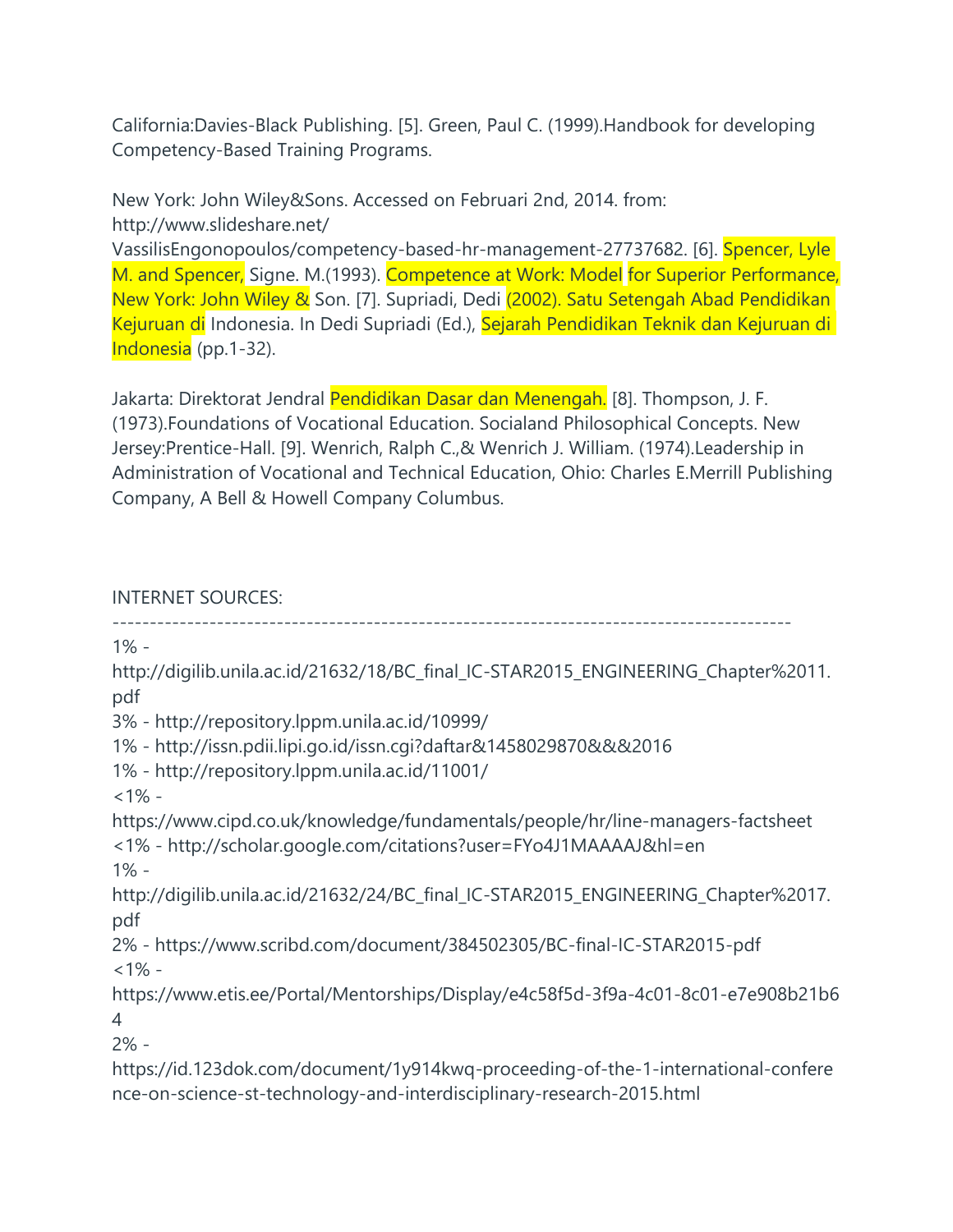<1% - https://www.researchgate.net/profile/Ade\_Kurniawan10

<1% - https://www.sciencedirect.com/science/article/pii/S0021951712000929 1% -

http://digilib.unila.ac.id/21632/19/BC\_final\_IC-STAR2015\_ENGINEERING\_Chapter%2012. pdf

1% -

http://digilib.unila.ac.id/21632/21/BC\_final\_IC-STAR2015\_ENGINEERING\_Chapter%2014. pdf

 $<1\%$  -

https://www.researchgate.net/publication/274514741\_Characterizations\_of\_Electrical\_an d\_Optical\_Properties\_on\_Ferroelectric\_Photodiode\_of\_Barium\_Strontium\_Titanate\_Ba05S r05TiO3\_Films\_Based\_on\_the\_Annealing\_Time\_Differences\_and\_its\_Development\_as\_Ligh

t\_

1% -

http://digilib.unila.ac.id/21632/26/BC\_final\_IC-STAR2015\_ENGINEERING\_Chapter%2019. pdf

 $<1\%$  -

http://digilib.unila.ac.id/21632/29/BC\_final\_IC-STAR2015\_ENGINEERING\_Chapter%2022. pdf

 $<1\%$  -

https://www.researchgate.net/publication/271547676\_Least\_square\_based\_sliding\_mode \_control\_for\_a\_quad-rotor\_helicopter

1% -

http://digilib.unila.ac.id/21632/31/BC\_final\_IC-STAR2015\_ENGINEERING\_Chapter%2024. pdf

1% - http://www.sciepub.com/reference/191933

1% - https://www.scribd.com/document/325662422/Bc-Final-Ic-star2015

1% - http://digilib.unila.ac.id/21632/4/BC\_final\_IC-STAR2015\_AFC\_Chapter%2028.pdf 1% -

https://www.semanticscholar.org/paper/Morphological%2C-Physiological%2C-and-Anat omical-with-Natarajan-Kuehny/bbe5eddf5975d31b86b624c7412c516dee3df363 <1% - http://www.publish.csiro.au/sr/CrossrefCites/SR02064

 $<1\%$  -

https://www.researchgate.net/publication/312016944\_Properties\_of\_ZnOGa\_Thin\_Films\_ Deposited\_by\_dc\_Magnetron\_Sputtering\_Influence\_of\_Ga-Doped\_Concentrations\_on\_Str uctural\_and\_Optical\_Properties

1% - http://dosen.fkip.unila.ac.id/data/index.php?prodi=P17&id=1964091401

1% - http://digilib.unila.ac.id/21632/37/BC\_final\_IC-STAR2015\_LAS\_Chapter%2035.pdf

17% - http://digilib.unila.ac.id/21632/38/BC\_final\_IC-STAR2015\_LAS\_Chapter%2036.pdf

<1% - http://digilib.unila.ac.id/21632/39/BC\_final\_IC-STAR2015\_LAS\_Chapter%2037.pdf